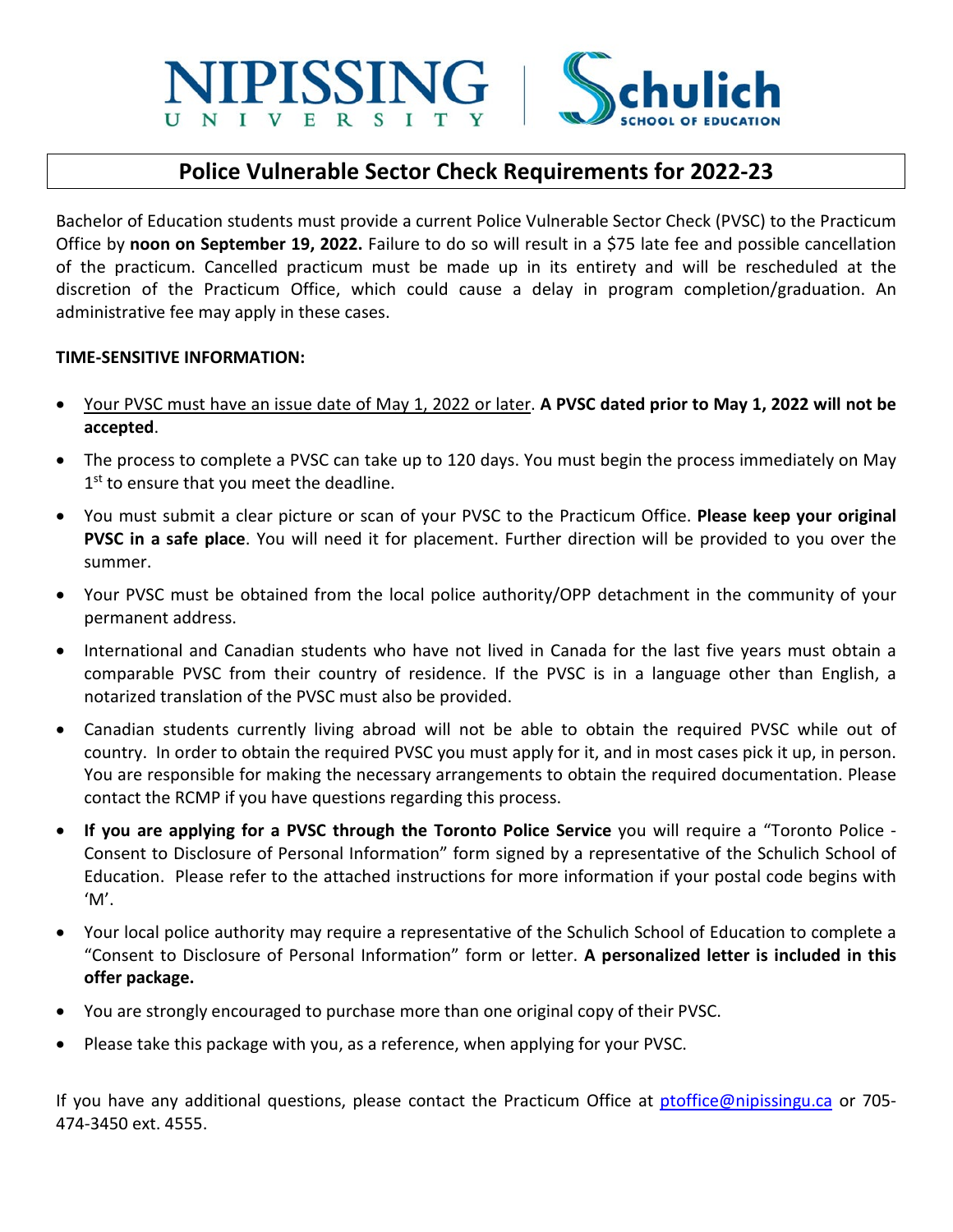# **Completing a Police Vulnerable Sector Check with your Local Authority or OPP**

## **These instructions do not apply to those whose permanent address is Toronto. If your postal code begins with 'M' please refer to the next page.**

All other students please follow the instructions below:

Go in person to your local police authority or OPP station (or apply online if possible) to request a Police Vulnerable Sector Check. You will be required to provide two pieces of acceptable identification, complete an application form, and pay a service fee. The service fee will vary by police service. You **may** also be asked to complete/provide a letter from Nipissing University formally requesting a PVSC. **A personalized letter is included in this offer package.** You are encouraged to purchase more than one copy if possible.

## **IMPORTANT – SUBMISSION TO NIPISSING UNIVERSITY:**

You must submit a copy of your PVSC to the Practicum Office **by noon on September 19, 2022**. A clear picture or scan to [ptoffice@nipissingu.ca](mailto:ptoffice@nipissingu.ca) is acceptable. Hard copies will not be accepted.

**Please keep your original PVSC in a safe place**. You will need it for placement. Further direction will be provided to you over the summer.

Failure to meet the deadline will result in a \$75 late fee. The Practicum Office will then determine next steps, which could include the cancellation of the practicum resulting in a delay of program completion/graduation and an administrative fee.

If you have questions, please contact the Practicum Office at [ptoffice@nipissingu.ca](mailto:ptoffice@nipissingu.ca) or 705-474-3450 ext. 4555.